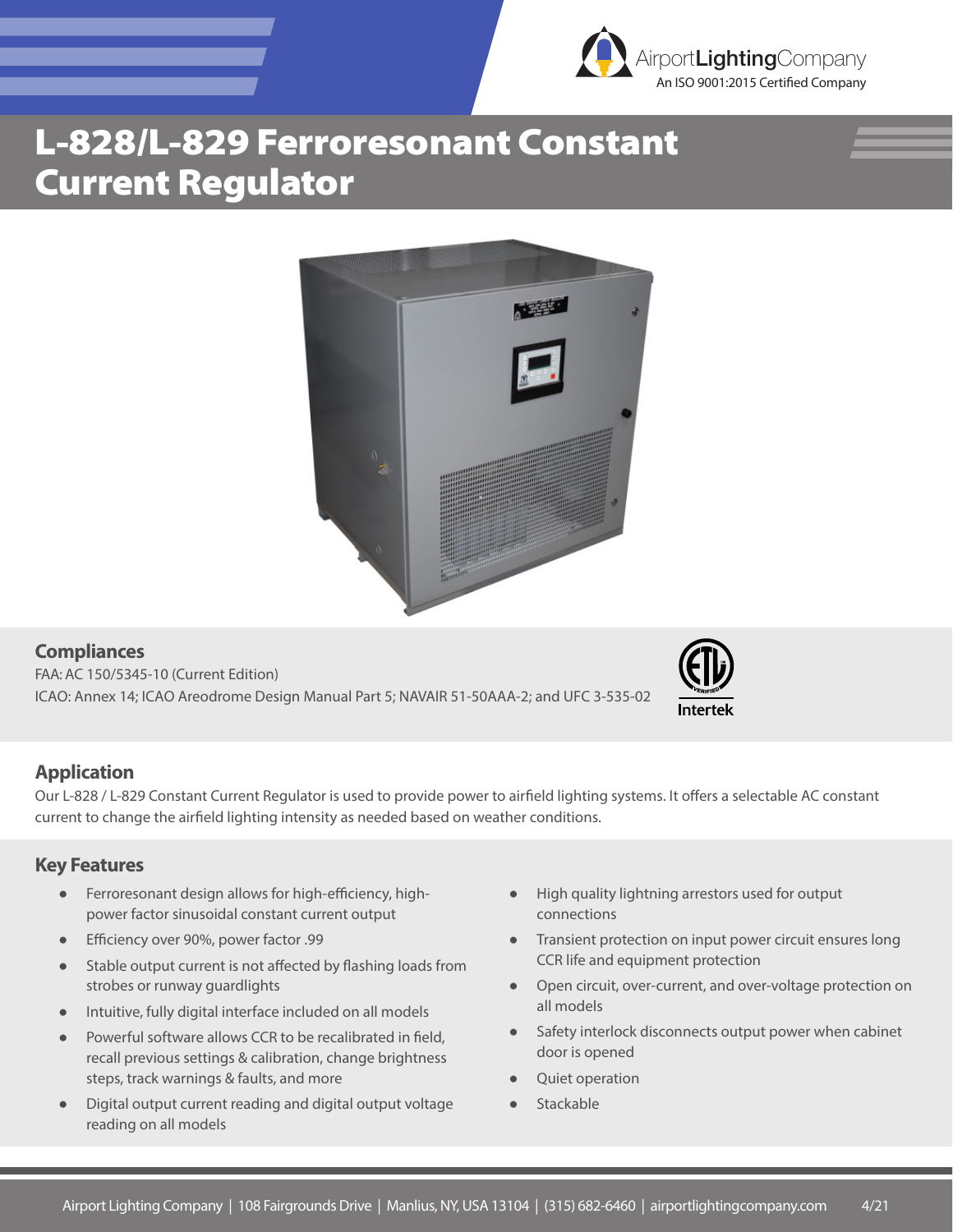

### **Specifications**



#### **Additional Option Information**

- **Internal S-1 Cutout:** An Airport Lighting Company S-1 Cutout is installed directly in the enclosure of the CCR. Once the CCR is turned off, the S-1 Cutout handle may be removed and taken with servicing personnel to ensure safe work conditions.
- **IRMS:** The IRMS (Insulation Resistance Monitoring System) can be configured to run manually or daily. With this option, the CCR will provide a digital resistance

measurement to the user on the front display. The resistance reading can be tracked by site staff to gain insight to field-circuit integrity and to anticipate required maintenance.

**Integrated Circuit Breaker:** A circuit breaker is included inside the CCR that is actuated with a door-mounted handle. The door-mounted handle is capable of accepting a lock for lock-out-tag-out safety measures.